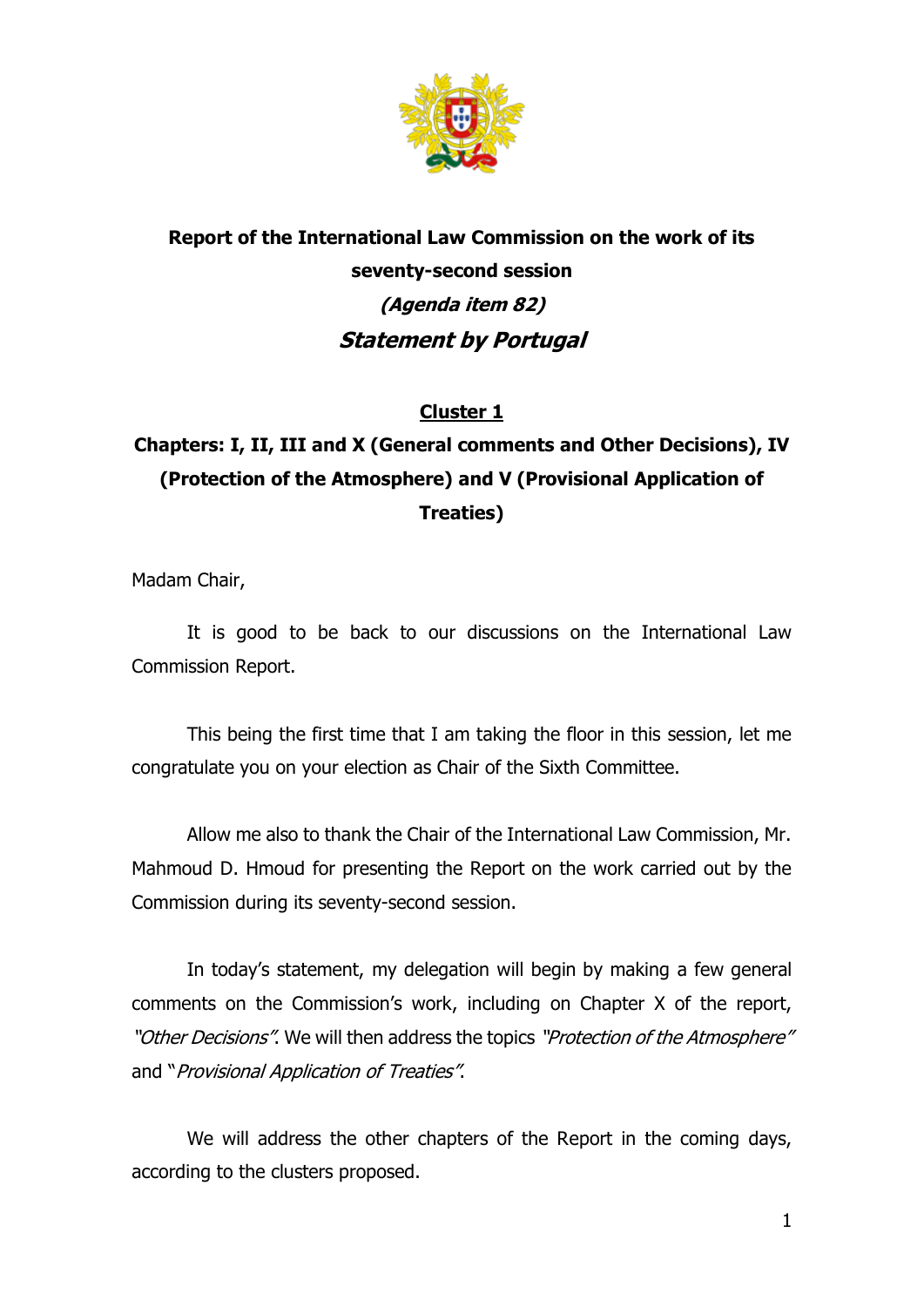

Due to time restrictions, my delegation will deliver an abridged version of its statement. The full statement will be submitted to the Secretariat.

#### **General comments, incl. "Other Decisions" – Chapter X of the ILC Report**

Madam Chair,

For decades, the Commission has critically supported the General Assembly in carrying out its mandate under the Charter of the United Nations to encourage the progressive development of international law and its codification.

In 2020, the session of the International Law Commission regrettably had to be postponed, due to the COVID-19 pandemic. Portugal is happy to note that this year the Commission was able to hold its Seventy-Second Session despite still facing significant limitations. We would like to commend the Commission and the Secretariat for this achievement. The adoption of new methods of work facilitated by technology, such as holding meetings in a hybrid format, was decisive for the successful outcome of this year's session.

Great efforts had to be made by Members of the Commission, the Secretariat, as well as the interpreters and other UN staff, to minimise the negative impact of the many challenges encountered in this session and that are identified in the report. These challenges compromised the capacity of the Commission, as well as a detailed negotiation of texts.

Last year, Portugal said it was confident that this Seventy-Second session of the Commission would be a testimony of the resilience and resourcefulness of all its Members. The Commission succeeded in delivering on this expectation, mitigating delays and making remarkable progress in its programme of work.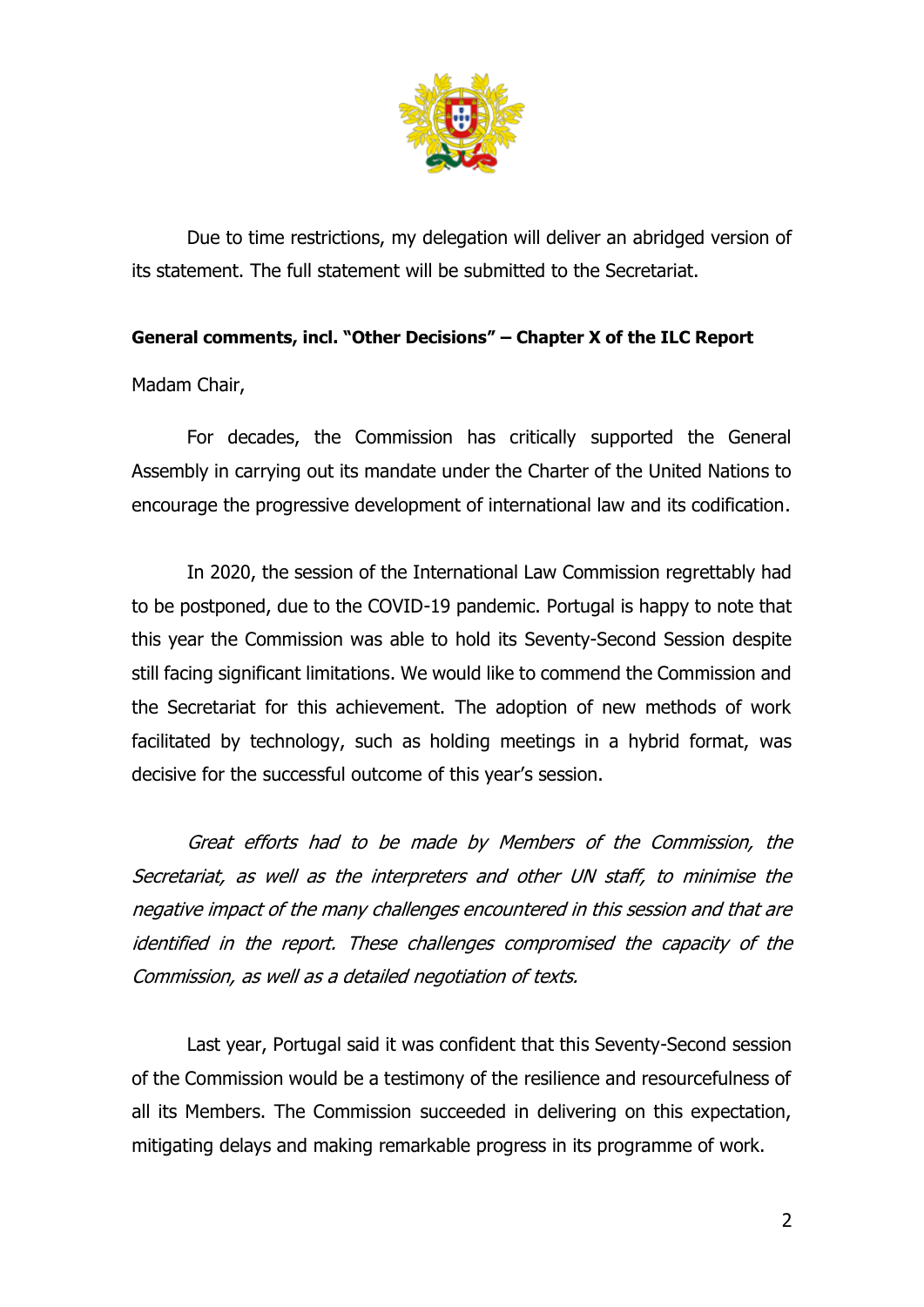

Madam Chair,

Portugal welcomes how committed the Commission remained to cooperation with other bodies during the reporting period, despite limitations brought about by the COVID-19 pandemic.

Some of the usual exchanges of views with groups and institutions specialising in international law and international justice were impossible.

Even so, The Commission was able to hold a meeting with the President of the International Court of Justice and an informal exchange of views with the International Committee of the Red Cross.

Madam Chair,

My country supports the recommendation of the Commission to include in its long-term programme of work the topic "Subsidiary means for the determination of rules of international law".

The Commission has devoted much of its work to the classical topic of sources of international law, departing from the authoritative statement of said sources that is contained in Article 38, paragraph 1, of the Statute of the International Court of Justice (ICJ).

However, its sub-paragraph (d) remains largely unaddressed by the Commission. We welcome further clarification by the Commission regarding the role of judicial decisions and teachings of the most highly qualified publicists in the determining of existing rules of international law.

A comprehensive study of such subsidiary means would actively contribute to the codification and progressive development of international law.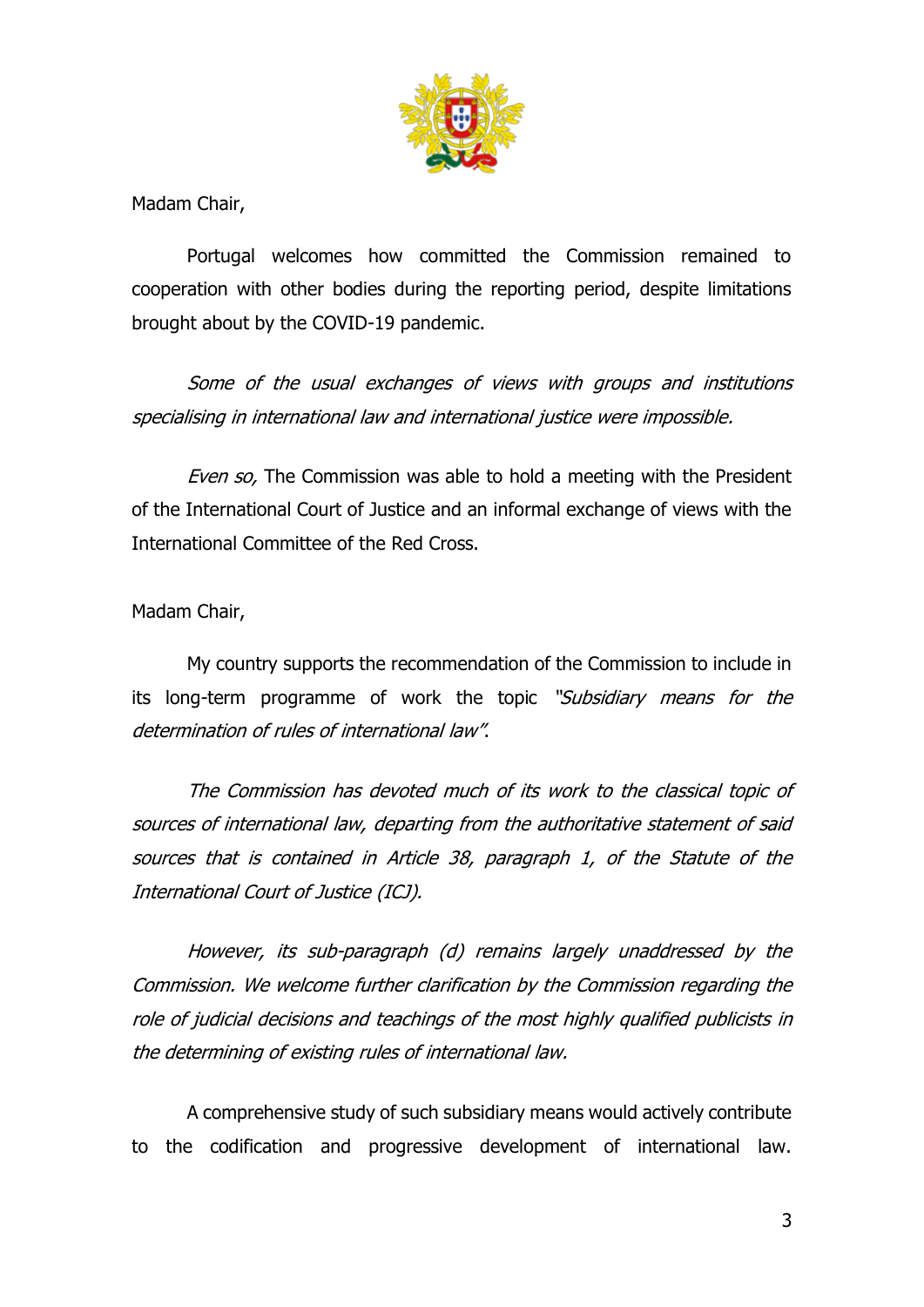

Furthermore, it could provide a useful panacea to certain negative consequences of the fragmentation of international law.

Judicial decisions and teachings of the highly qualified publicists are a form of evidence of international law which are routinely referred to by international and national courts and tribunals. Yet, those references are far from coherent in interpretation in courts and tribunals, which can lead to fragmentation of international law.

And, as stated in the introduction to the conclusions of the Commission's the Study Group on the "Fragmentation of International Law: Difficulties arising from the Diversification and Expansion of International Law" in 2006, fragmentation of international law "(...) does create the danger of conflicting and incompatible rules, principles, rule-systems and institutional practices.".

Portugal will therefore follow the consideration of this topic by the Commission with attention and interest.

#### **"Protection of the Atmosphere" – Chapter IV of the ILC Report**

Madam Chair,

I will now address the topic of **"Protection of Atmosphere"**, whose Draft Guidelines were adopted in second reading by the Commission this Summer.

Firstly, Portugal commends the Special Rapporteur, Mr. Shinya Murase for his sixth report. Like the Commission, we voice our sincere appreciation to Mr. Murase, congratulating him on this outstanding contribution in the preparation of the Draft Guidelines on the Protection of the Atmosphere.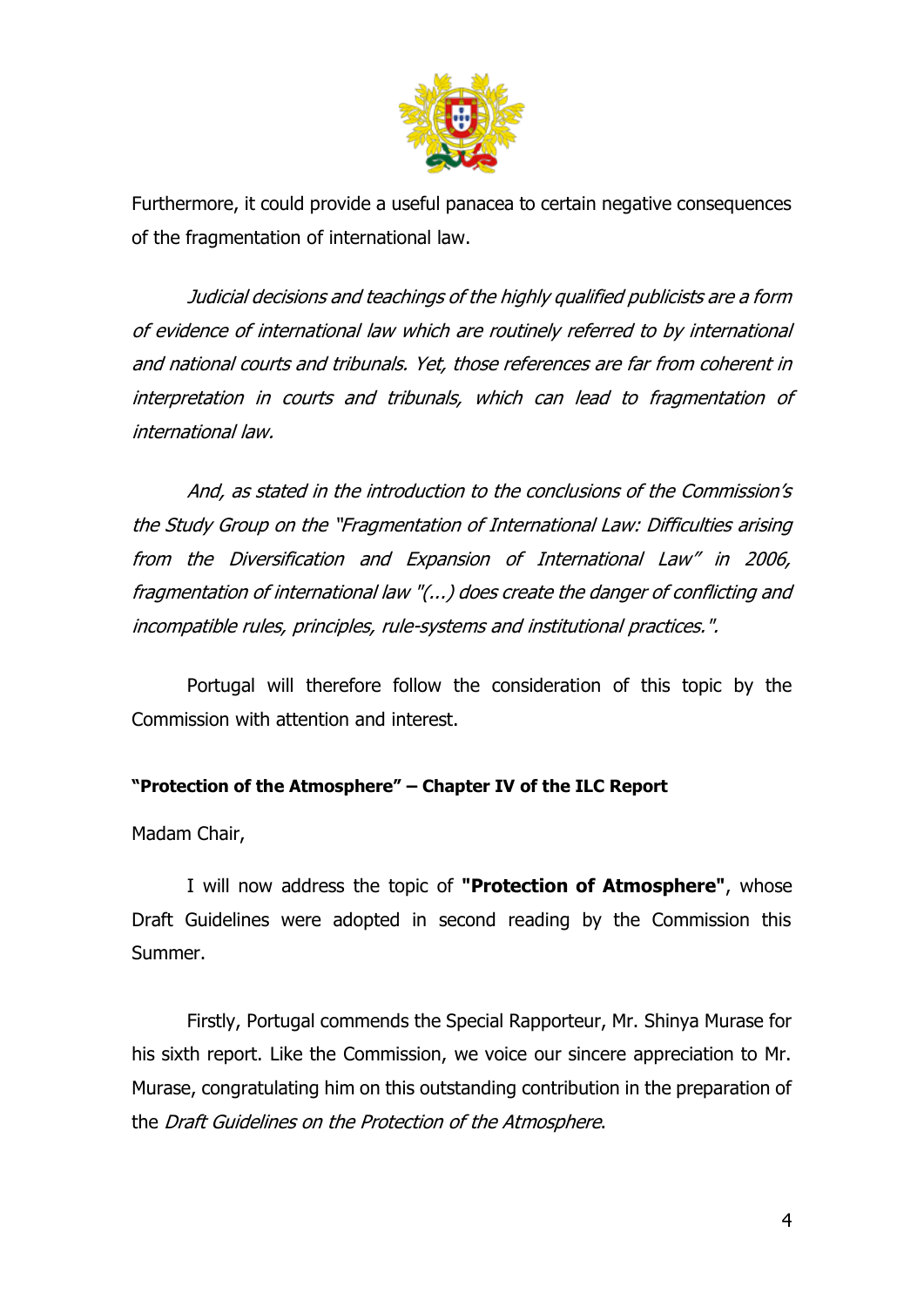

Madam Chair,

It has been the understanding of Portugal that studying the protection of the atmosphere from a legal perspective would be a good contribution to finding solutions at a broader diplomatic setting.

We therefore commend the Commission for successfully creating guidelines that reflect a balanced and positive approach to this topic. The Draft Guidelines, we believe, will effectively assist the international community in addressing critical questions relating to transboundary and global protection of the atmosphere.

Portugal would like to highlight a few aspects in the Draft Guidelines.

Madam Chair,

During the discussion of this topic the Sixth Committee and also in the written comments submitted to the International Law Commission, my delegation underlined that legal analysis by the Commission should address the problematic of the protection of the atmosphere from a "cause and effect" perspective.

Portugal is hence very pleased to see that the preambular paragraphs of the Draft Guidelines acknowledge the essential role of the atmosphere in protecting and sustaining life in our planet. We appreciate the acknowledgement of the atmosphere as a natural resource with a limited assimilation capacity, in Preambular Paragraph 1 and in Draft Guideline 5.

We are deeply thankful to the Special Rapporteur for having considered the Portuguese proposals and for recommending some of them. A number of such recommendations came to be included in the final version of the draft guidelines – for example, in Preambular Paragraph 4, the acknowledgement that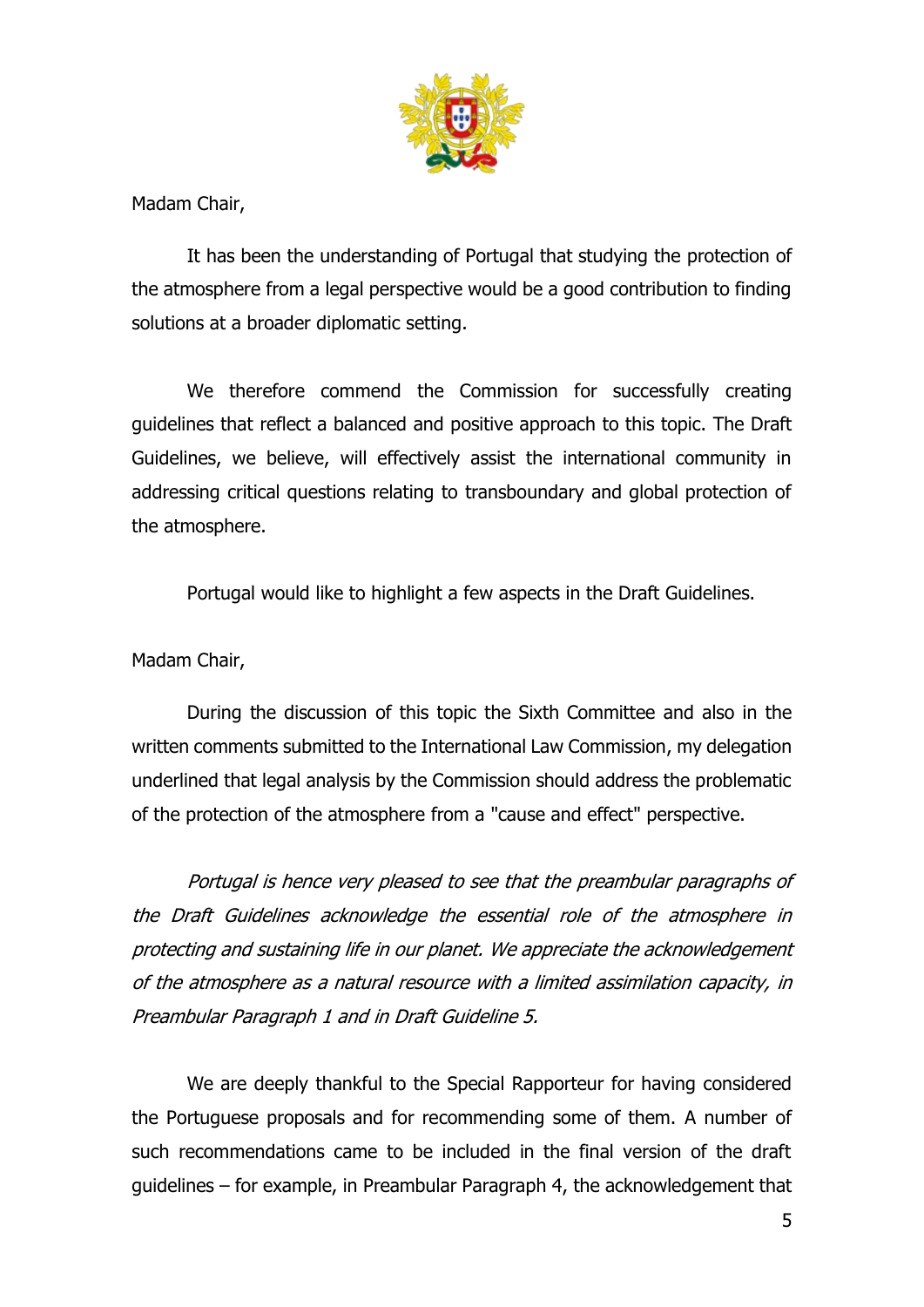

"(…) atmospheric pollution and atmospheric degradation are a "common concern of humankind".

Madam Chair,

Scientific evidence shows that atmospheric degradation has a profound and long-term negative impact on the sustainability of ecosystems, with prejudice to the full enjoyment of human rights and to the environment as a common good of humankind.

Portugal supports the doctrine recognising that a human right to environment, as encompassing a sustainable atmosphere, is becoming a staple in International Human Rights Law.

Since we argue that a human right to environment must correspond to clear and enforceable State obligations on preventing, reducing, and controlling atmospheric degradation, Portugal salutes the clear statement thereof in Draft Guideline 3.

My delegation argued in this Committee that the interrelationship between the rules of international law relating the atmosphere and human rights raises many problems, such as the interpretation of jurisdiction, identification, and implementation.

Moreover, in Draft Guideline 9, the Commission also successfully delivered guidance on one of its greatest challenges on this topic: to clarify the interrelationship between relevant rules of different areas of international law.

#### Madam Chair,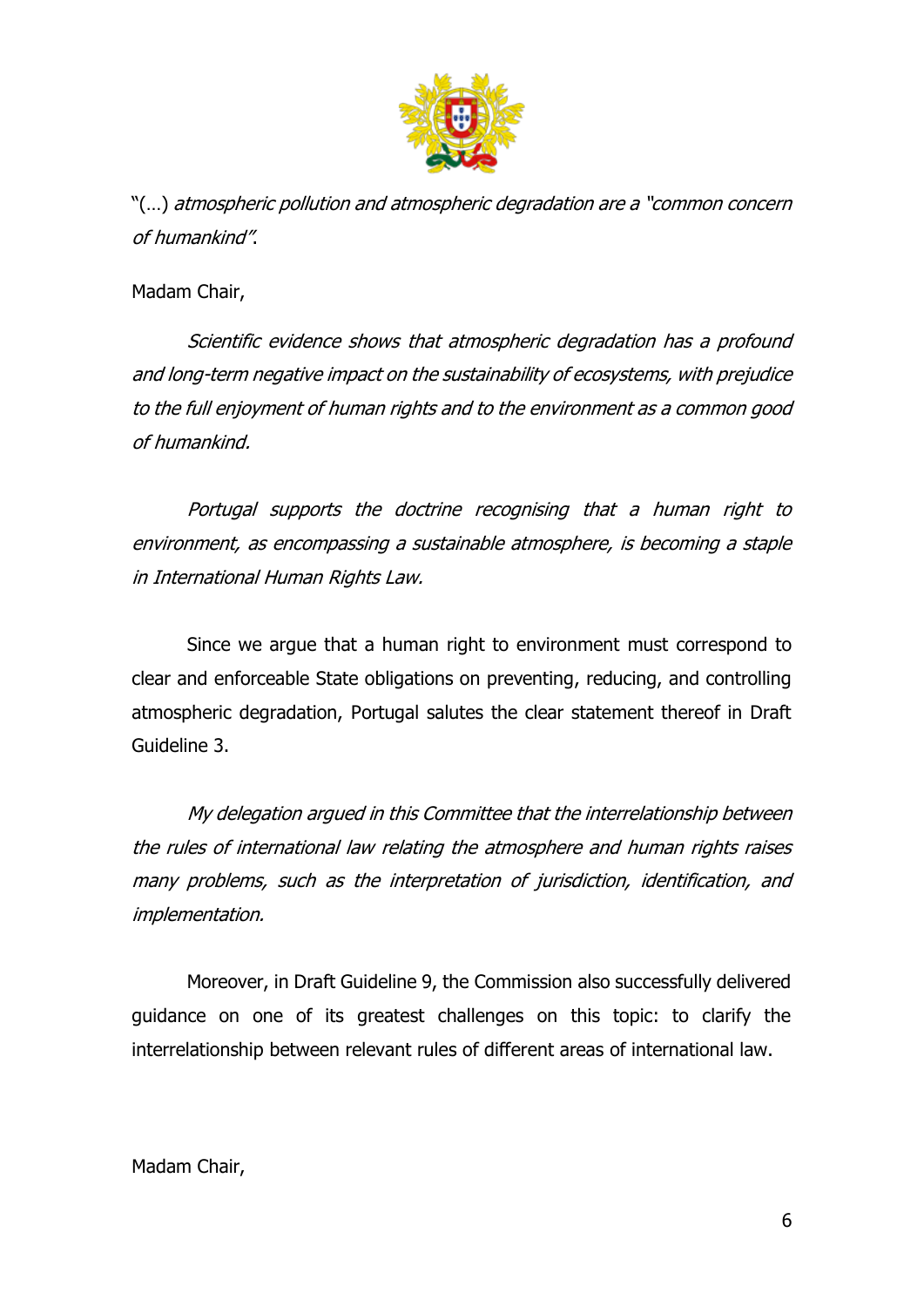

In conclusion, my delegation views these Draft Guidelines as an important inspiration States to consider adopting common norms, standards and recommended practices that promote the protection of the atmosphere while taking into consideration relevant areas of international law – namely those of international trade and investment law, law of the sea and international human rights law.

#### **"Provisional Application of Treaties" – Chapter V of the ILC Report**

Madam Chair,

I will now turn to the topic '**Provisional application of treaties**.", starting by thanking the Special Rapporteur, Mr. Gómez Robledo, for his sixth report on this topic.

My delegation joins the International Law Commission in its tribute to the Special Rapporteur for his noteworthy contribution in preparing the Guide to Provisional Application of Treaties.

Portugal welcomes this Guide, along with its accompanying commentaries, seeing it as a comprehensive and useful document dealing with the topic of current practices with respect to the provisional application of treaties.

#### Madam Chair,

The importance of this guide is even more evident because, as noted in Guideline 8, the breach of an obligation arising under a treaty or a part of a treaty that is applied provisionally entails international responsibility – and that of States and international organisations alike.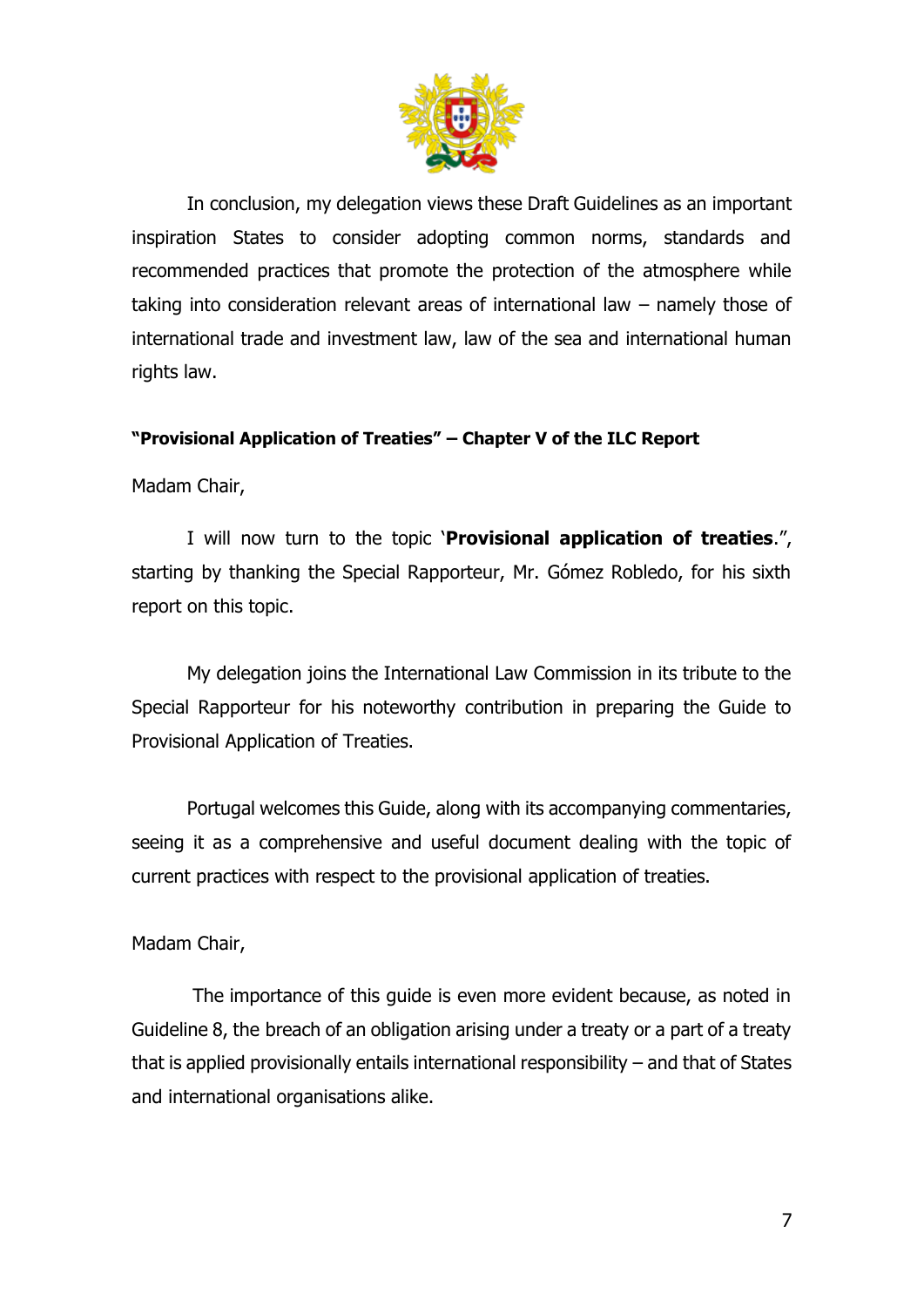

Accordingly, any effort to improve current practices and to clarify the use and application of the provisional application mechanism must be celebrated. With this Guide, States, international organisations, and other users now have at their disposal a "one-stop document" that reflects existing rules of international law in light of contemporary practice and addresses topical questions on the matter – including the form of the agreement to apply provisionally a treaty or <sup>a</sup> part of a treaty, the commencement and termination of such provisional application, and its legal effects.

What is more, it is commendable that, while recognising the need for flexibility in this respect, the Guide builds upon the legal regimes provided by the 1969 Vienna Convention on the Law of Treaties, and the 1986 Vienna Convention on the Law of Treaties between States and international organizations and international organizations. In doing so, the guide contributes to the harmony and consistency of public international law.

#### Madam Chair,

Portugal once again emphasises the voluntary nature of the provisional application mechanism, as highlighted throughout the Guide and the general commentary.

In this respect, it is worth noting, inter alia, that Guideline 7 – which deals with the question of reservations – leaves open the possibility of States or international organisations to submit a reservation relating to the provisional application of a treaty or a part of a treaty, including for the purpose of opting out from its legal effects.

Furthermore, the solution contained in Guideline 4(b)(ii) is equally relevant. According to this Guideline, while States and international organisations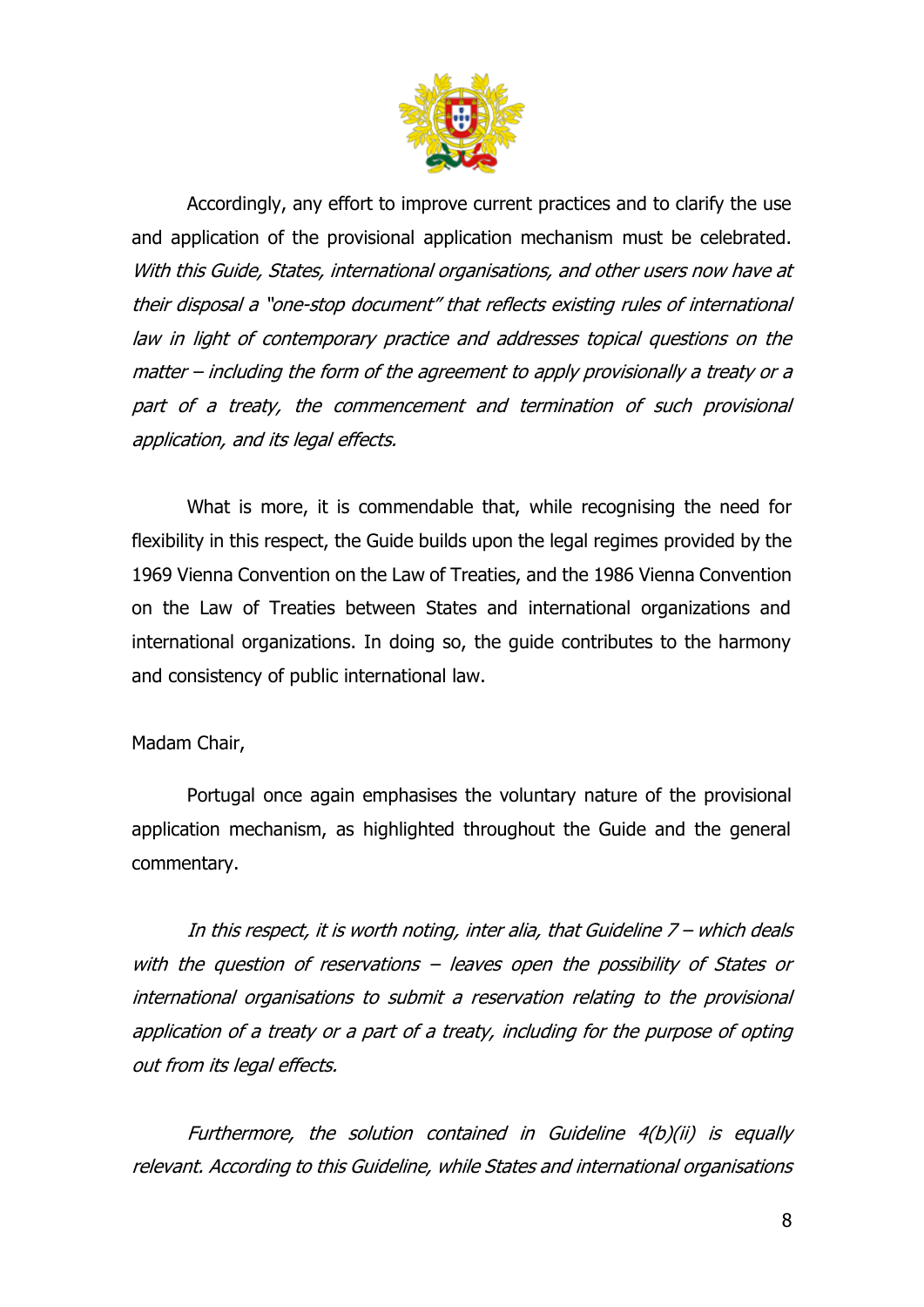

may declare they wish to apply provisionally a treaty or a part of a treaty in cases where the treaty remains silent or when it is not otherwise agreed, the legal of effects of such declarations depend entirely on the express acceptance of the other States or international organisations involved.

For my delegation, the special relevance of this Guide also stems from the fact that Portugal, in accordance with its constitutional framework, is prevented from applying treaties provisionally.

Therefore, Portugal welcomes the acknowledgement that States and international organisations retain the right (i) to submit a reservation concerning the provisional application of the treaties which they have signed; and (ii) to oppose the provisional application of a treaty by means of a unilateral declaration by other State or international organisation.

#### Madam Chair,

My delegation also notes gladly that Guideline 3 does not refer to 'negotiating States' or 'negotiating States and negotiating organisations.' That is the correct legal solution since, as noted by the International Law Commission, and I quote, "provisional application may be undertaken by States or international organizations that are not negotiating States or negotiating organizations of the treaty in question but that have subsequently consented to provisional application of the treaty" (end quote).

A final word of appreciation is due to the Special Rapporteur for compiling a useful list of model-clauses, which in Portugal's view complements the text of the guidelines and serves as additional guidance on a better and broader perspective on the existing international practice.